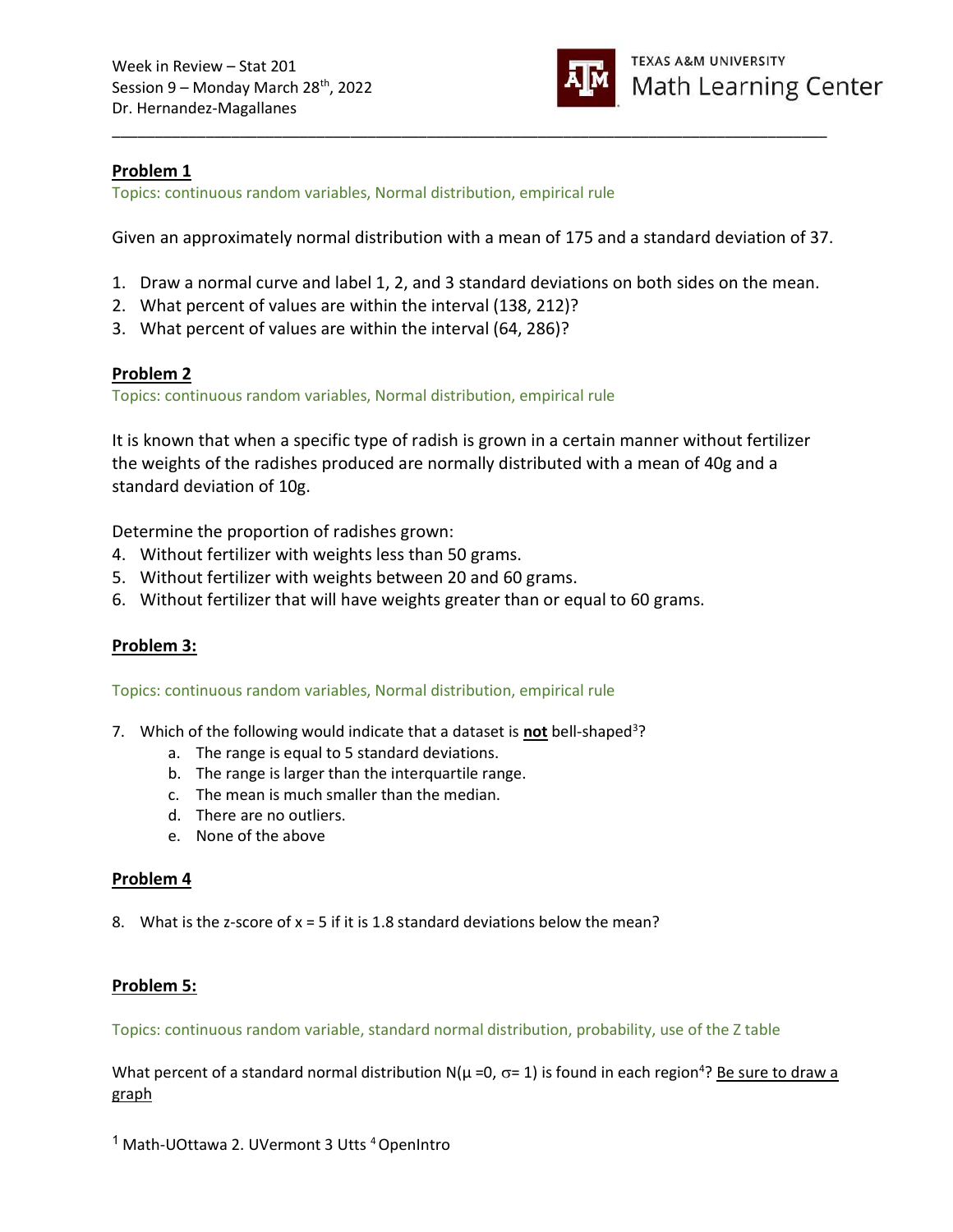

9.  $Z < 1.35$ 10.  $Z > 1.48$ 11. 0.4 <Z< 1.5 12. Z <-20.92 or Z>20.97

> Using the standard normal distribution, find the two z-scores that that form the middle shaded region. The shaded region is symmetric about  $z = 0$ . Round your z-scores to two decimal places.

\_\_\_\_\_\_\_\_\_\_\_\_\_\_\_\_\_\_\_\_\_\_\_\_\_\_\_\_\_\_\_\_\_\_\_\_\_\_\_\_\_\_\_\_\_\_\_\_\_\_\_\_\_\_\_\_\_\_\_\_\_\_\_\_\_\_\_\_\_\_\_\_\_\_\_\_\_\_\_\_\_\_\_\_



### Problem 6:

#### Topics: histogram, Normal approximation to data, Normal probability plot, Q-Q plot

13. Can we approximate poker winnings by a normal distribution? We consider the poker winnings of an individual over 50 days. A histogram and normal probability plot of these data are shown in the following figure<sup>4</sup>:



Figure 3.13: A histogram of poker data with the best fitting normal plot and a normal probability plot.